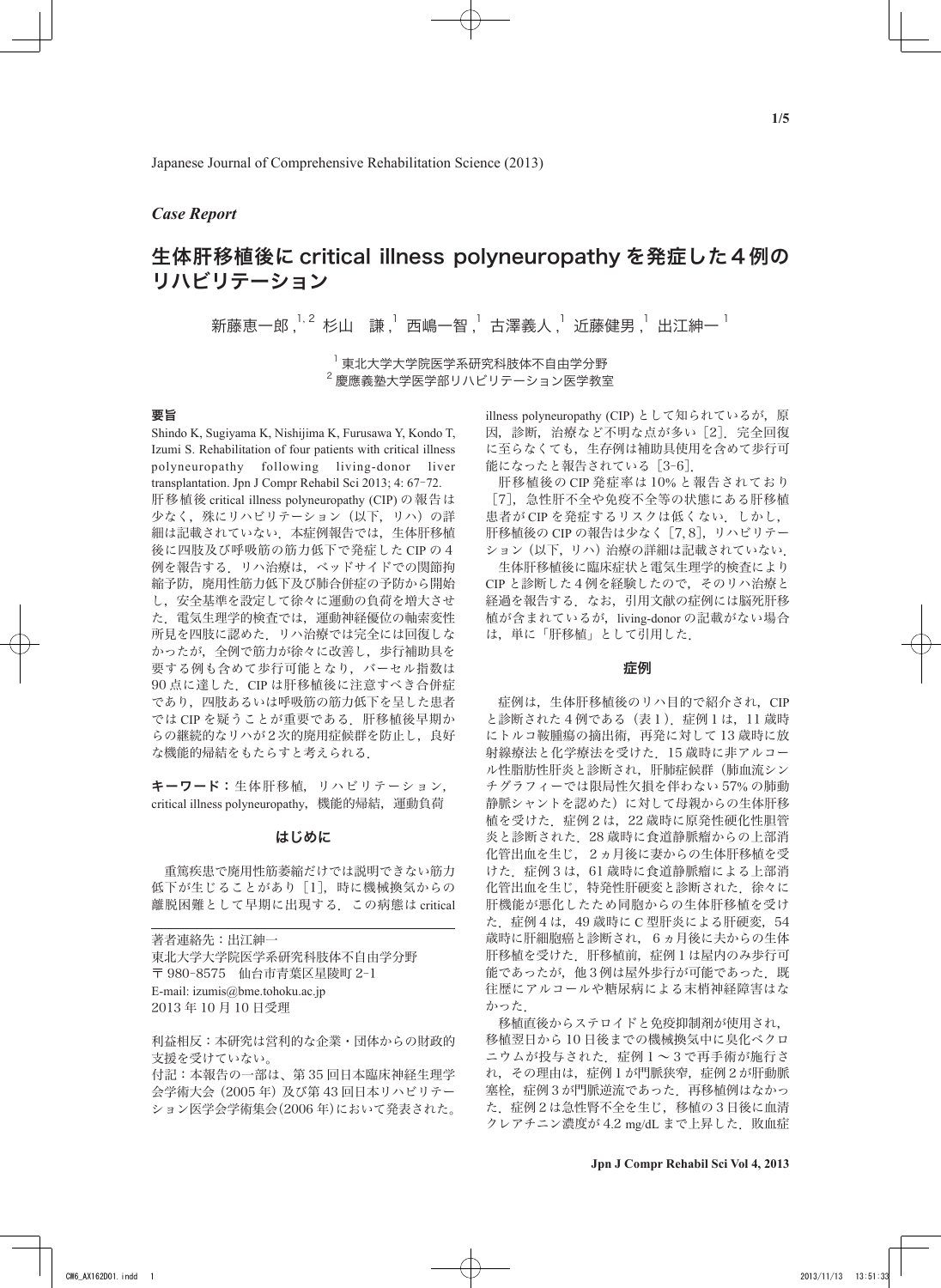| Patient                         |                        |                  |                 |                                       |  |
|---------------------------------|------------------------|------------------|-----------------|---------------------------------------|--|
| Age, Sex                        | 15 year-old male       | 29 year-old male |                 | 64 year-old female 55 year-old female |  |
| Primary disease                 | HPS, LC, NASH          | LC, PSC          | Cryptogenic LC  | HCC, LC, HCV                          |  |
| BMI at admission $(kg/m2)$      | 27.1                   | 24.2             | 18.1            | 39.4                                  |  |
| Child-Pugh class                | <b>B</b> 8             | C <sub>12</sub>  | C <sub>13</sub> | C <sub>12</sub>                       |  |
| Reoperation after LT            |                        | $\mathfrak{D}$   | 3               | 0                                     |  |
| Immunosuppressants              | FK 506, basiliximab    | Cyclosporine,    | FK 506,         | FK 506,                               |  |
|                                 |                        | basiliximab      | basiliximab     | basiliximab                           |  |
| Methylprednisolone (first dose) | $250 \text{ mg}$       | $375 \text{ mg}$ | 375 mg          | $375 \text{ mg}$                      |  |
| Duration of muscle relaxant use | $10 \text{ days}$ (VB) | $1$ day (VB)     | $1$ day (VB)    | 8 days (VB)                           |  |
| Peak serum CK (IU/l)            | 1045 (Day 1)           | Normal range     | 1907 (Day 1)    | 2964 (Day 1)                          |  |
| End of mechanical ventilation   | Day 7                  | Day 14           | Day 78          | Day 55                                |  |
| End of ICU stay                 | Day 15                 | Day $21$         | Day 87          | Day 57                                |  |

表1.CIP 患者4例の属性と臨床データ

Day 0 is the day of transplantation.

HPS, hepatopulmonary syndrome; LC, liver cirrhosis; NASH, nonalcoholic steatohepatitis; PSC, primary sclerosing cholangitis; HCC, hepatocellular carcinoma; HCV, hepatitis C virus; BMI, Body mass index; VB, vecuronium bromide; CK, creatine phosphokinase; ICU, intensive care unit.

はみられず,アミノグリコシド系抗生物質は使用され なかった.

 リハ科への依頼は,生体肝移植の 16~38 日後で あった(表2). 初診時にバーセル指数[9]は0~ 20 点であり、2症例は機械換気下にあった. 全例で 四肢遠位優位の筋力低下と上下肢深部腱反射の減弱が みられた 症例1,症例2には遠位優位の感覚障害と 筋萎縮がみられた. 他の2例では重度の浮腫のために 感覚障害を評価することが困難であった.

 臨床所見から CIP を疑い,関節拘縮と廃用性筋力 低下,及び肺合併症の予防を目的として、週5回のリ ハ治療を処方した. 徐々に運動負荷を増大させ、座位 が5分間可能となったならば,ベッドサイドで起立・ 歩行訓練を開始した.

 過去の文献[10, 11]に基づき,以下のように運動 負荷量を設定した.

- ・心拍数:予測最大心拍数の 75~80% 以下
- ・末梢動脈血酸素飽和度:90% 以上
- ・主観的運動強度 (Borg スケール [12]): 12~13 以下
- ・過度の筋痛や突然の筋力低下など過負荷の徴候を 呈さない負荷量

症例1は起立性低酸素血症のために、文献「13] のように仰臥位で運動を行い、他の3症例よりも高い 酸素流量 ( 鼻マスクで最大 10 L/min) で訓練を実施し た.

 生体肝移植の 42 日後から 193 日後までの間で筋電 図検査を施行した. 神経伝導検査「14]では、複合 筋活動電位と感覚神経活動電位の振幅の低下, 及び F 波潜時の遅延を認めた(表3). 針筋電図検査は、血 小板減少症のみられた症例1と症例2を除き施行した (表4).症例3と症例4で,全被検筋に異常自発電位, 及び多相性運動単位電位の増加,干渉パターンの減少 がみられたが,筋原性運動単位電位はみられなかった. これらの所見から,運動優位の末梢神経軸索変性が主 な病態であると考えられた. 筋・神経生検は禁忌[2] と考え施行せず,そのため,急性炎症性脱髄性ポリ ニューロパチー, critical illness myopathy, 筋弛緩薬,





免疫抑制薬による筋力低下を否定できなかった.

 リハ治療期間は 26~208 日で,感染症で時に中断 された.全症例で筋力が改善し 15~400 m の歩行が 可能となったが、筋力低下は残存した(表2). 日常 生活活動はほぼ自立した(図1). 症例1では、肺動 静脈シャントは 25% に減少したが肝肺症候群は残存 し,リハ治療終了時,歩行には歩行器と酸素投与が必 要であった.

 リハ治療後,3症例を再診した.症例1は,生体肝 移植の 192 日後時点で,補助具なしに歩行が可能で あり、バーセル指数は 90 点であった. 症例3は肝移 植の 277 日後時点で,バーセル指数 90 点であった. 一方,症例2は感染症でリハが中止され,肝移植の 297 日後に死亡した.

#### 考察

肝移植後の早期リハは、拒絶反応、感染症、血栓症 の3大合併症の管理下に、易出血性,グラフト生着ま での体位制限等に注意して実施され,離床後は運動耐 容能の低下が問題となる [15].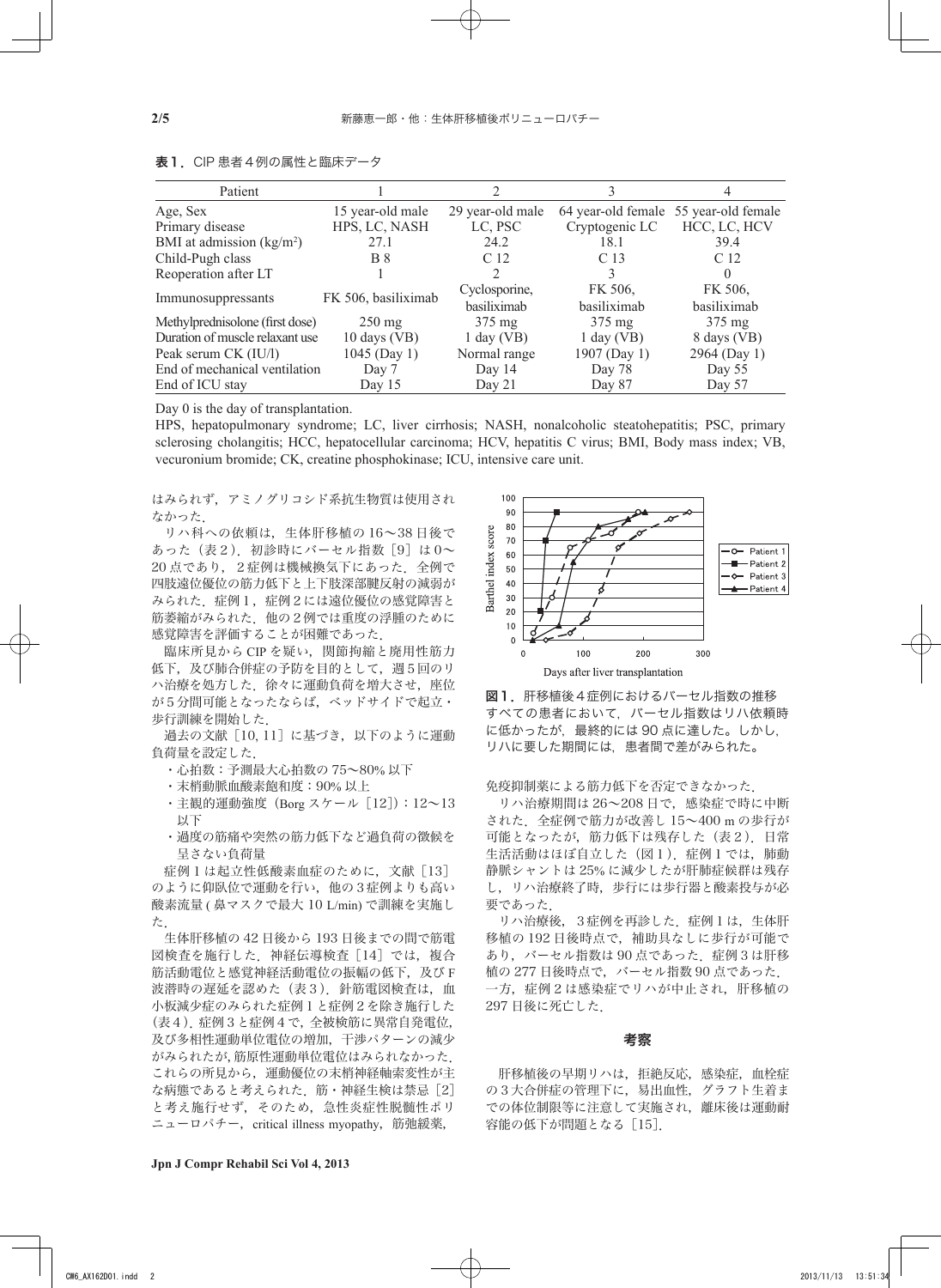| Patient                                           |                                                 | 2                                | 3               | 4               |  |
|---------------------------------------------------|-------------------------------------------------|----------------------------------|-----------------|-----------------|--|
| Referral for rehabilitation                       | Day 17                                          | Day 29                           | Day 38          | Day $16$        |  |
| Oxygen / Mechanical ventilation                   | 8L/min by mask                                  | 2L/min by cannula                | <b>SIMV</b>     | <b>SIMV</b>     |  |
| Bed rest level                                    | Rest in bed                                     | Rest in bed                      | Absolute rest   | Absolute rest   |  |
| MMT of U/E (proximal / distal)                    | $2 - 3/1 - 2$                                   | $3 - 4/3$                        | $1+/1$          | 1/0             |  |
| MMT of $L/E$ (proximal / distal)                  | $2/1-2$                                         | 3/2                              | $1 + / 1$       | 1/0             |  |
| Muscle atrophy                                    | Left FDI and<br>bilat. TA                       | Bilat. FDI and TA                | NA due to edema | NA due to edema |  |
|                                                   | Bilat. hand,                                    | Bilat. hand,                     |                 |                 |  |
| Sensory disturbance, numbness                     | dorsum pedis,                                   | NA due to edema<br>dorsum pedis, |                 | NA due to edema |  |
|                                                   | and lateral side of leg and lateral side of leg |                                  |                 |                 |  |
|                                                   |                                                 |                                  |                 |                 |  |
| Barthel index score                               | 5                                               | 20                               | 0               | $\theta$        |  |
| End of rehabilitation                             | Day 147                                         | Day 55                           | Day 246         | Day 203         |  |
|                                                   | Transfer to other                               | Infection of liver               | Discharge from  | Discharge from  |  |
| Reason for termination                            | facility                                        | graft                            | hospital        | hospital        |  |
| MMT of U/E (proximal / distal)                    | $3 - 4/2 - 3$                                   | $4 - 5/4$                        | $4/3-4$         | $4/3-4$         |  |
| MMT of $L/E$ (proximal / distal)                  | 4/4                                             | $4 - 5/4$                        | $4/3-4$         | $4-5/3-4$       |  |
| Sensory disturbance, numbness Bilat. dorsum pedis |                                                 | None                             | None            | None            |  |
| Walking aid                                       | Walker, 5L/min<br>$O2$ by mask                  | None                             | None            | None            |  |
| Gait endurance (m)                                | 15                                              | 400                              | 100             | 100             |  |

# 表2. リハビリテーション開始及び終了時の臨床評価

Day 0 is the day of liver transplantation.

SIMV, synchronized intermittent mandatory ventilation; MMT, manual muscle testing using a scale of 0 (none) to 5 (normal); U/E, upper extremity; L/E, lower extremity; FDI, first dorsal interossei; TA, tibialis anterior; Bilat, bilateral; NA, not assessable.

## 表3.神経伝導検査所見

| Nerve                            |            | Test                                                          | Normal  | Patient 1<br>Patient 2<br>range |               | Patient 3     | Patient 4     |
|----------------------------------|------------|---------------------------------------------------------------|---------|---------------------------------|---------------|---------------|---------------|
| R/L median nerve                 | <b>MCS</b> | Amplitude - APB (mV)<br>3.5 <<br>$\sim$ / 1.3<br>$\sim$ / 9.9 |         |                                 | $\sim 2.1$    | 4.1/2.0       |               |
|                                  |            | Distal latency (ms)                                           | < 4.2   | $\sim$ / 3.4                    | $\sim$ / 3.0  | $\sim$ / 4.1  | 4.3/3.8       |
|                                  |            | Conduction velocity - forearm (m/s)                           | 48 <    | $\sim$ / 52.5                   | $\sim$ / 61.8 | $\sim$ / 54.9 | 54.4/57.7     |
|                                  |            | F wave latency / Height (ms/m)                                | < 16.5  | $\sim / \sim$                   | $\sim$ / 15.7 | $\sim$ / 16.9 | 15.6 / 15.8   |
| $R/L$ median nerve               | <b>SCS</b> | Amplitude $(\mu V)$                                           | 19<     | $\sim / \sim$                   | $\sim$ / 27.3 | $\sim$ / 41.1 | 29.2 / 14.1   |
|                                  |            | Distal latency (ms)                                           | < 3.5   | $\sim / \sim$                   | $\sim$ / 2.5  | $\sim$ / 3.4  | 2.9/3.2       |
| $R/L$ ulnar nerve                | <b>MCS</b> | Amplitude - ADM (mV)                                          | 2.8 <   | $\sim$ / 1.5                    | $\sim$ / 5.9  | $\sim$ / 3.4  | $\sim$ / 6.2  |
|                                  |            | Distal latency (ms)                                           | $<$ 3.4 | $\sim$ / 3.2                    | $\sim$ / 3.1  | $\sim$ / 3.4  | $\sim$ / 2.8  |
|                                  |            | Conduction velocity - forearm (m/s)                           | 49 <    | $\sim$ / 44.3                   | $\sim$ / 52.6 | $\sim$ / 51.9 | $\sim$ / 55.1 |
|                                  |            | F wave latency / Height $(ms/m)$                              | < 16.5  | $\sim$ / 18.3                   | $\sim$ / 16.2 | $\sim$ / 16.9 | $\sim$ / 15.0 |
| $R/L$ ulnar nerve                | <b>SCS</b> | Amplitude $(\mu V)$                                           | 18 <    | $\sim$ / 3.3                    | $\sim$ / 27.9 | $\sim$ / 13.7 | $\sim$ / 18.4 |
|                                  |            | Distal latency (ms)                                           | < 3.1   | $\sim 2.9$                      | $\sim$ / 2.7  | $\sim$ / 2.5  | $\sim 2.8$    |
| R/L tibial nerve                 | <b>MCS</b> | Amplitude - AH (mV)                                           | 2.9 <   | NE / NE                         | 11.8 / 10.1   | 5.2 / 5.7     | $\sim$ / 3.3  |
|                                  |            | Conduction velocity - $leg(m/s)$                              | 41 <    | NE / NE                         | 44.0 / 46.2   | 39.7 / 38.0   | $\sim$ / 41.4 |
|                                  |            | F wave latency / Height (ms/m)                                | $<$ 29  | NE / NE                         | 27.0 / 25.8   | 32.5 / 32.5   | $\sim$ /33.6  |
| R/L peroneal nerve               | <b>MCS</b> | Amplitude - $EDB(mV)$                                         | 2.5 <   | 0.35 / 0.31                     | 0.22 / 0.70   | 0.57/1.3      | $\sim$ / 0.76 |
|                                  |            | Conduction velocity - leg (m/s)                               | 40 <    | 45.5/41.9                       | 30.1 / 35.2   | 37.9/41.5     | $\sim$ / 45.4 |
| R/L sural nerve                  | <b>SCS</b> | Amplitude $(\mu V)$                                           | 6 <     | $\sim$ / 3.4                    | 8.1/NE        | 3.0 / 5.3     | $\sim$ / 3.0  |
|                                  |            | Distal latency (ms)                                           | < 3.4   | $\sim 2.0$                      | 2.8/NE        | 2.9/3.1       | $\sim$ / 3.5  |
| Time of electrophysiologic study |            | Day 42                                                        | Day 52  | Day 193                         | Day 115       |               |               |

Day 0 is the day of transplantation.

R/L, right / left; MCS, motor conduction study; SCS, sensory conduction study; NE, not evoked; APB, abductor pollicis brevis; ADM, abductor digiti minimi; AH, abductor hallucis; EDB, extensor digitorum brevis; "~", not tested.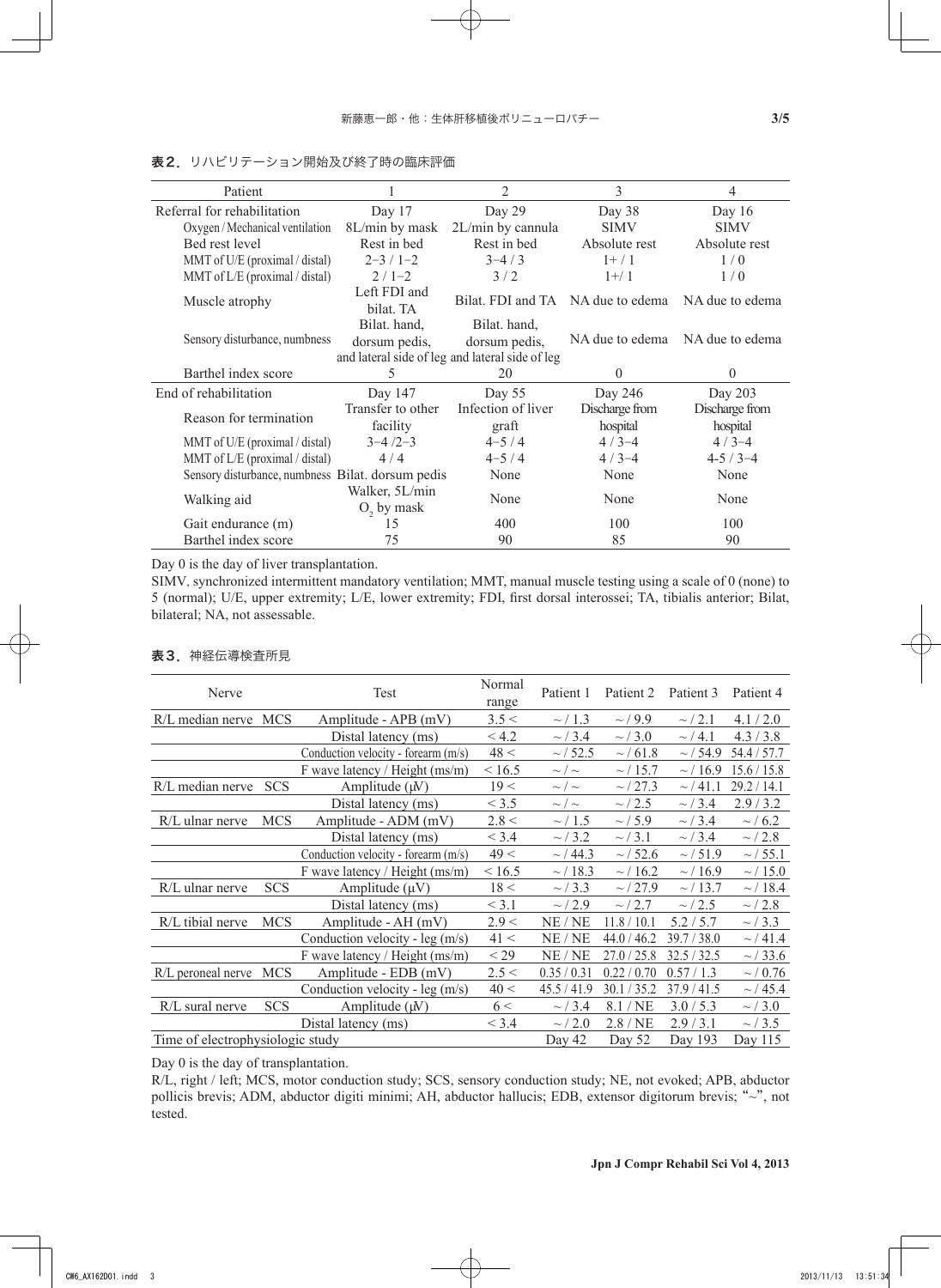| Patient | Muscle      | Spontaneous activity |            |          | Voluntary contraction |                                              |              |                     |  |
|---------|-------------|----------------------|------------|----------|-----------------------|----------------------------------------------|--------------|---------------------|--|
|         |             | Fib                  | <b>PSW</b> | Others   |                       | Amplitude (mV) Duration (msec) Polyphasicity |              | Interferencepattern |  |
| 3       | L TA        | $+2$                 | $+4$       |          | $0.3 - 1.0$           | $6 - 20$                                     | $+2$         | $+2 \sim +3$        |  |
|         | R GC        | $+1$                 | $+3$       |          | $0.4 - 2.0$           | $5 - 15$                                     | $+1 \sim +2$ | $+3$                |  |
|         | L FDI       | $+2$                 | $+4$       |          | $0.4 - 2.5$           | $10 - 30$                                    | $+3$         | $+2 \sim +3$        |  |
|         | <b>LAPB</b> | $+3$                 | $+4$       |          | $0.3 - 1.5$           | $5 - 15$                                     | $+2$         | $+3$                |  |
|         | R TA        | $+2$                 | $+3$       |          | $0.4 - 1.8$           | $6 - 15$                                     | $+2$         | $+3$                |  |
| 4       | L Deltoid   |                      | $+1$       |          | $0.3 - 1.5$           | $4 - 10$                                     | $+1$         | $+3$                |  |
|         | <b>LAPB</b> | $+1$                 | $+1$       | $CRD(+)$ | $0.5 - 3.0$           | $4 - 12$                                     | $+1$         | $+3$                |  |
|         | L TA        |                      | $+1$       |          | $0.3 - 2.0$           | $5 - 15$                                     | $+2$         | $+3$                |  |
|         | L GC        |                      | $+1$       | $CRD(+)$ | $0.4 - 1.6$           | $4 - 10$                                     | $+1$         | $+3$                |  |
|         | L Iliopsoas |                      | $+1$       |          | $0.3 - 1.5$           | $4 - 10$                                     | $+1$         | $+3$                |  |
|         | R TA        |                      | $+1$       |          | $0.4 - 2.0$           | $4 - 12$                                     | $+2$         | $+3$                |  |

### 表4.針筋電図検査所見

L, left; R, right; TA, tibialis anterior; GC, gastrocnemius; FDI, first dorsal interossei; APB, abductor pollicis brevis; Fib, fibrillation potential; PSW, positive sharp wave; CRD, complex repetitive discharge.

Semiquantitative grade of spontaneous activity: +1 rare; +2 occasional; +3 frequent; +4 abundant (according to Kimura [14] p. 346).

Semiquantitative grade of polyphasicity: 0 (none) to +4 (all motor units tested). Semiquantitative grade of interference pattern: 0 (no motor unit) to +4 (normal).

CIP は,移植直後には機械換気からの離脱を遅らせ るだけでなく,関節拘縮等の2次的合併症を生じ,身 体活動を向上させる時期には,日常生活活動と運動耐 容能の向上を阻害すると考えられる. 実際,本4症例 の機械換気からの離脱は術後7~78 日目と遅く,バー セル指数の回復は過去の報告例 [16] よりも緩徐で あった.

 肝移植後の CIP に対するリハの最適な開始時期と 運動負荷量に関して,確立された基準はない.今回の 4症例のリハ科依頼は,生体肝移植の 16~38 日後と 遅く、CIP 発症後であった. CIP が疑われたなら速や かに神経障害に応じたリハ治療を開始することが大切 である.また,神経障害への過負荷の影響に注意する 必要がある.肝移植を2~12ヵ月前に施行された家 族性アミロイドポリニューロパチー患者に対して、ボ ルグ指数 15 未満での有酸素運動を週3回,24 週間 実施した研究では[17],体組成と歩行能力の改善が 示された.今回モニターした心拍数,末梢血酸素飽和 度, Borg スケールは肝機能障害患者に対して通常用 いられている運動負荷の指標である[10, 11, 18].訓 練による悪影響はみられず,今回設定した運動負荷の 指標は CIP を合併した肝移植患者にも有用と考えら れた.

CIP の予後は多様であり、完全回復に2年以上要す ると報告されている[5, 6].生存例の多くは歩行可 能となるが,能力低下や社会的不利,生活の質の問題 は発症1年後においても残る「3]ため、継続的なリ ハ介入が必要である[19].肝移植後の CIP について は,過去に報告された2症例[7, 8]と今回の4症例 の回復に要した期間は様々であった.

 症例2は他の3症例に比べて早期にバーセル指数が 90 点に達した.機械換気からの離脱までの期間が症 例3,4よりも短く,リハ科初診時の筋力低下と神経 伝導検査値の異常が他の3症例に比べて軽度であり, 症例2の CIP が比較的軽症であったと推察されるが, 年齢や生体肝移植時の運動耐容能等,他の要因も影響 した可能性がある.

 以上,肝移植術後のリハを論じてきたが,移植前患 者の活動性は低く[20],肝移植前の身体機能が低い ほど移植後の死亡率が高い[21]と報告されている. 移植前,移植後の運動耐容能低下の原因を明らかにし, 有効なリハ介入がなされれば,移植後の生存率と機能 的帰結の向上につながる可能性がある.

## 文献

- 1. Bolton CF, Gilbert JJ, Hahn AF, Sibbald WJ. Polyneuropathy in critically ill patients. J Neurol Neurosurg Psychiatry 1984; 47: 1223-31.
- 2. Bolton CF. Neuromuscular manifestations of critical illness. Muscle Nerve 2005; 32: 140-63.
- 3. van der Schaaf M, Beelen A, de Vos R. Functional outcome in patients with critical illness polyneuropathy. Disabil Rehabil 2004; 26: 1189-97.
- 4. van der Schaaf M, Beelen A, de Groot IJ. Critical illness polyneuropathy: a summary of the literature on rehabilitation outcome. Disabil Rehabil 2000; 22: 808- 10.
- 5. Zifko UA. Long-term outcome of critical illness polyneuropathy. Muscle Nerve Suppl 2000; 9: S49-52.
- 6. de Seze M, Petit H, Wiart L, Cardinaud JP, Gaujard E, Joseph PA, Mazaux JM, Barat M. Critical illness polyneuropathy. A 2-year follow-up study in 19 severe cases. Eur Neurol 2000; 43: 61-9.
- 7. Rezaiguia-Delclaux S, Lefaucheur JP, Zakkouri M, Duvoux C, Duvaldestin P, Stephan F. Severe acute polyneuropathy complicating orthotopic liver allograft